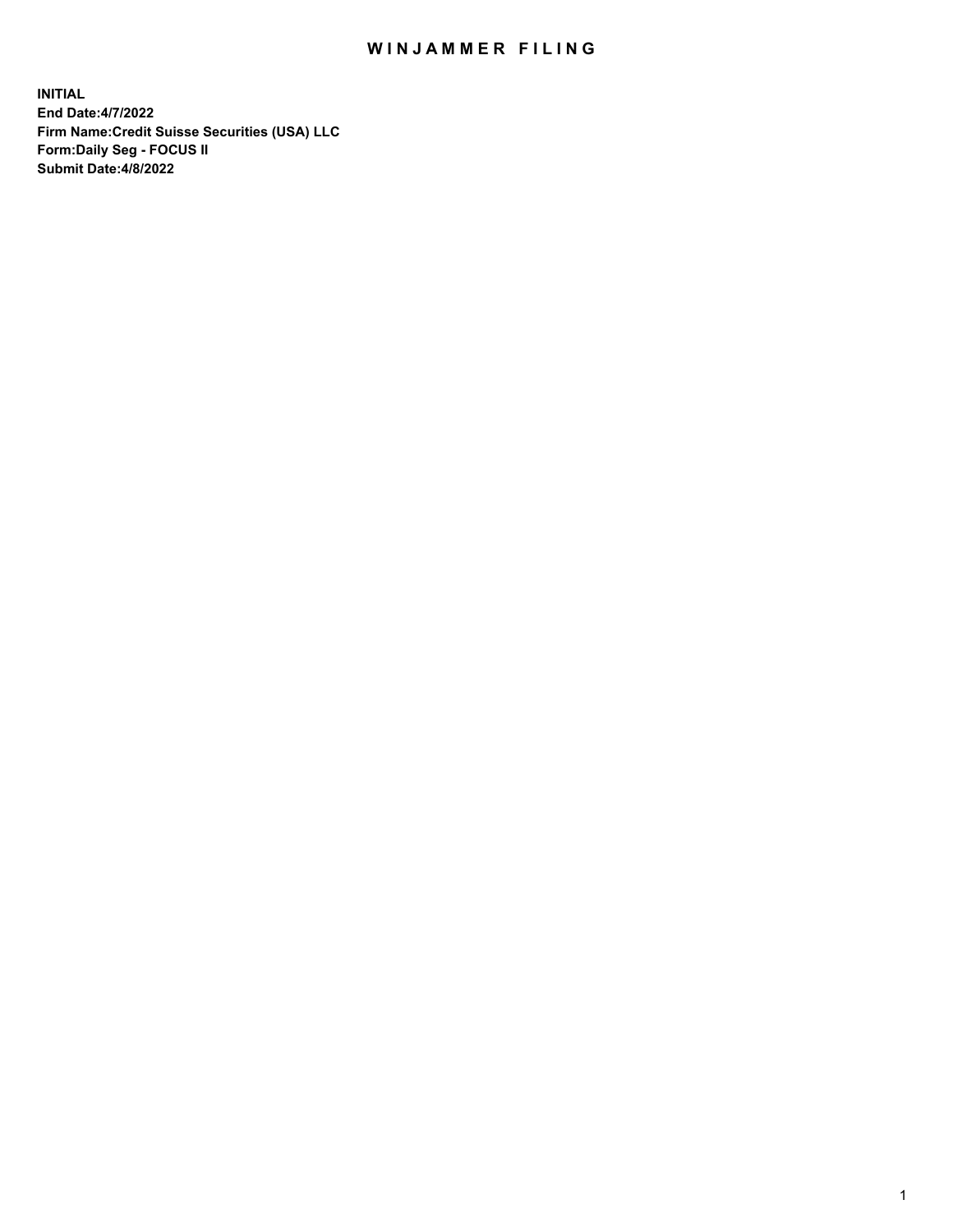**INITIAL**

## **End Date:4/7/2022 Firm Name:Credit Suisse Securities (USA) LLC Form:Daily Seg - FOCUS II Submit Date:4/8/2022**

## **Daily Segregation - Cover Page**

| Name of Company<br><b>Contact Name</b>                                                                                                                                                                                                                                                                                         | <b>Credit Suisse Securities (USA)</b><br><b>LLC</b><br><b>Alexander Baptiste</b> |
|--------------------------------------------------------------------------------------------------------------------------------------------------------------------------------------------------------------------------------------------------------------------------------------------------------------------------------|----------------------------------------------------------------------------------|
| <b>Contact Phone Number</b>                                                                                                                                                                                                                                                                                                    | 919-994-6223                                                                     |
| <b>Contact Email Address</b>                                                                                                                                                                                                                                                                                                   | alexander.baptiste@credit-suiss<br>e.com                                         |
| FCM's Customer Segregated Funds Residual Interest Target (choose one):<br>a. Minimum dollar amount: ; or<br>b. Minimum percentage of customer segregated funds required:% ; or<br>c. Dollar amount range between: and; or<br>d. Percentage range of customer segregated funds required between: % and %.                       | $\frac{0}{\frac{5}{0}}$<br>0 <sub>0</sub>                                        |
| FCM's Customer Secured Amount Funds Residual Interest Target (choose one):<br>a. Minimum dollar amount: ; or<br>b. Minimum percentage of customer secured funds required:%; or<br>c. Dollar amount range between: and; or<br>d. Percentage range of customer secured funds required between:% and%.                            | $\frac{0}{5}$<br>0 <sub>0</sub><br>0 <sub>0</sub>                                |
| FCM's Cleared Swaps Customer Collateral Residual Interest Target (choose one):<br>a. Minimum dollar amount: ; or<br>b. Minimum percentage of cleared swaps customer collateral required:% ; or<br>c. Dollar amount range between: and; or<br>d. Percentage range of cleared swaps customer collateral required between:% and%. | $\frac{0}{5}$<br>0 <sub>0</sub><br>0 <sub>0</sub>                                |

Attach supporting documents CH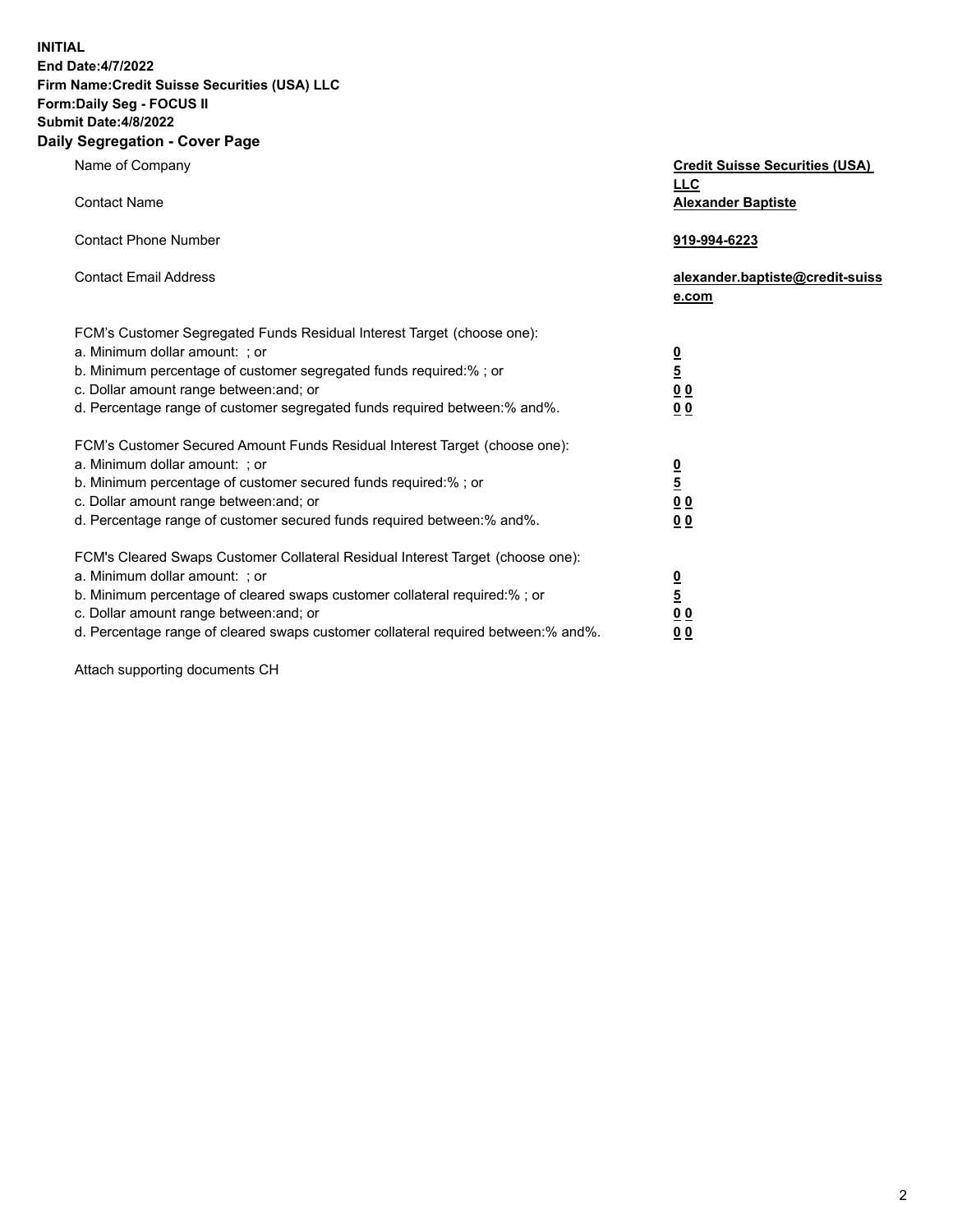**INITIAL End Date:4/7/2022 Firm Name:Credit Suisse Securities (USA) LLC Form:Daily Seg - FOCUS II Submit Date:4/8/2022**

## **Daily Segregation - Secured Amounts**

|     | Foreign Futures and Foreign Options Secured Amounts                                                        |                                   |
|-----|------------------------------------------------------------------------------------------------------------|-----------------------------------|
|     | Amount required to be set aside pursuant to law, rule or regulation of a foreign                           | $0$ [7305]                        |
|     | government or a rule of a self-regulatory organization authorized thereunder                               |                                   |
| 1.  | Net ledger balance - Foreign Futures and Foreign Option Trading - All Customers                            |                                   |
|     | A. Cash                                                                                                    | 3,093,504,465 [7315]              |
|     | B. Securities (at market)                                                                                  | 28,999,089 [7317]                 |
| 2.  | Net unrealized profit (loss) in open futures contracts traded on a foreign board of trade                  | -1,706,230,969 [7325]             |
| 3.  | Exchange traded options                                                                                    |                                   |
|     | a. Market value of open option contracts purchased on a foreign board of trade                             | <b>127</b> [7335]                 |
|     | b. Market value of open contracts granted (sold) on a foreign board of trade                               | $0$ [7337]                        |
| 4.  | Net equity (deficit) (add lines 1. 2. and 3.)                                                              | 1,416,272,712 [7345]              |
| 5.  | Account liquidating to a deficit and account with a debit balances - gross amount                          | 211,423,489 [7351]                |
|     | Less: amount offset by customer owned securities                                                           | -211,363,865 [7352] 59,624 [7354] |
| 6.  | Amount required to be set aside as the secured amount - Net Liquidating Equity                             | 1,416,332,336 [7355]              |
|     | Method (add lines 4 and 5)                                                                                 |                                   |
| 7.  | Greater of amount required to be set aside pursuant to foreign jurisdiction (above) or line                | 1,416,332,336 [7360]              |
|     | 6.                                                                                                         |                                   |
|     | FUNDS DEPOSITED IN SEPARATE REGULATION 30.7 ACCOUNTS                                                       |                                   |
| 1.  | Cash in banks                                                                                              |                                   |
|     | A. Banks located in the United States                                                                      | 13,165,269 [7500]                 |
|     | B. Other banks qualified under Regulation 30.7                                                             | 353,212,981 [7520] 366,378,250    |
|     |                                                                                                            | [7530]                            |
| 2.  | Securities                                                                                                 |                                   |
|     | A. In safekeeping with banks located in the United States                                                  | 28,999,089 [7540]                 |
|     | B. In safekeeping with other banks qualified under Regulation 30.7                                         | 0 [7560] 28,999,089 [7570]        |
| 3.  | Equities with registered futures commission merchants                                                      |                                   |
|     | A. Cash                                                                                                    | $0$ [7580]                        |
|     | <b>B.</b> Securities                                                                                       | $0$ [7590]                        |
|     | C. Unrealized gain (loss) on open futures contracts                                                        | $0$ [7600]                        |
|     | D. Value of long option contracts                                                                          | 0 [7610]                          |
|     | E. Value of short option contracts                                                                         | 0 [7615] 0 [7620]                 |
| 4.  | Amounts held by clearing organizations of foreign boards of trade                                          |                                   |
|     | A. Cash                                                                                                    | $0$ [7640]                        |
|     | <b>B.</b> Securities                                                                                       | $0$ [7650]                        |
|     | C. Amount due to (from) clearing organization - daily variation                                            | $0$ [7660]                        |
|     | D. Value of long option contracts                                                                          | $0$ [7670]                        |
|     | E. Value of short option contracts                                                                         | 0 [7675] 0 [7680]                 |
| 5.  | Amounts held by members of foreign boards of trade                                                         |                                   |
|     | A. Cash                                                                                                    | 3,303,721,797 [7700]              |
|     | <b>B.</b> Securities                                                                                       | $0$ [7710]                        |
|     | C. Unrealized gain (loss) on open futures contracts                                                        | -1,793,229,406 [7720]             |
|     | D. Value of long option contracts                                                                          | 127 [7730]                        |
|     | E. Value of short option contracts                                                                         | 0 [7735] 1,510,492,518 [7740]     |
| 6.  | Amounts with other depositories designated by a foreign board of trade                                     | $0$ [7760]                        |
| 7.  | Segregated funds on hand                                                                                   | $0$ [7765]                        |
| 8.  | Total funds in separate section 30.7 accounts                                                              | 1,905,869,857 [7770]              |
| 9.  | Excess (deficiency) Set Aside for Secured Amount (subtract line 7 Secured Statement<br>Page 1 from Line 8) | 489,537,521 [7380]                |
| 10. | Management Target Amount for Excess funds in separate section 30.7 accounts                                | 70,816,617 [7780]                 |

11. Excess (deficiency) funds in separate 30.7 accounts over (under) Management Target **418,720,904** [7785]

3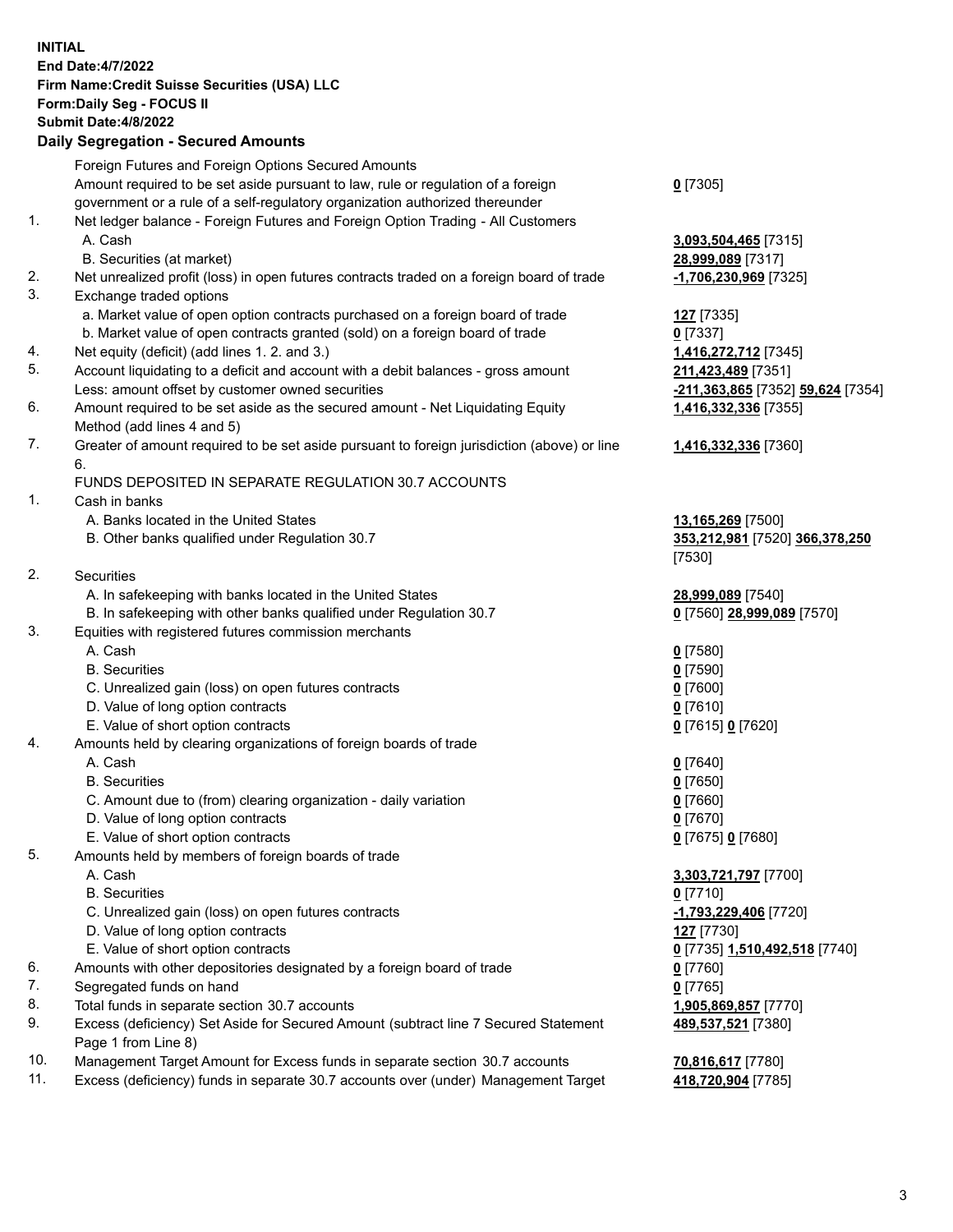|          | <b>INITIAL</b>                                                                      |                                            |
|----------|-------------------------------------------------------------------------------------|--------------------------------------------|
|          | End Date: 4/7/2022                                                                  |                                            |
|          | Firm Name: Credit Suisse Securities (USA) LLC                                       |                                            |
|          | Form: Daily Seg - FOCUS II                                                          |                                            |
|          | Submit Date: 4/8/2022                                                               |                                            |
|          | Daily Segregation - Segregation Statement                                           |                                            |
|          | SEGREGATION REQUIREMENTS(Section 4d(2) of the CEAct)                                |                                            |
| 1.       | Net ledger balance                                                                  |                                            |
|          | A. Cash                                                                             |                                            |
|          |                                                                                     | 729,980,801 [7010]                         |
| 2.       | B. Securities (at market)                                                           | 369,271,693 [7020]                         |
| 3.       | Net unrealized profit (loss) in open futures contracts traded on a contract market  | -180,427,159 [7030]                        |
|          | Exchange traded options                                                             |                                            |
|          | A. Add market value of open option contracts purchased on a contract market         | 56,637,838 [7032]                          |
|          | B. Deduct market value of open option contracts granted (sold) on a contract market | -49,124,529 [7033]                         |
| 4.<br>5. | Net equity (deficit) (add lines 1, 2 and 3)                                         | 926,338,644 [7040]                         |
|          | Accounts liquidating to a deficit and accounts with                                 |                                            |
|          | debit balances - gross amount                                                       | 24,508,076 [7045]                          |
|          | Less: amount offset by customer securities                                          | <mark>-24,507,760</mark> [7047] 316 [7050] |
| 6.       | Amount required to be segregated (add lines 4 and 5)                                | 926,338,960 [7060]                         |
|          | FUNDS IN SEGREGATED ACCOUNTS                                                        |                                            |
| 7.       | Deposited in segregated funds bank accounts                                         |                                            |
|          | A. Cash                                                                             | 117,271,836 [7070]                         |
|          | B. Securities representing investments of customers' funds (at market)              | $0$ [7080]                                 |
|          | C. Securities held for particular customers or option customers in lieu of cash (at | 349,894,975 [7090]                         |
|          | market)                                                                             |                                            |
| 8.       | Margins on deposit with derivatives clearing organizations of contract markets      |                                            |
|          | A. Cash                                                                             | 707,845,126 [7100]                         |
|          | B. Securities representing investments of customers' funds (at market)              | $0$ [7110]                                 |
|          | C. Securities held for particular customers or option customers in lieu of cash (at | 19,376,718 [7120]                          |
|          | market)                                                                             |                                            |
| 9.       | Net settlement from (to) derivatives clearing organizations of contract markets     | 5,721,346 [7130]                           |
| 10.      | Exchange traded options                                                             |                                            |
|          | A. Value of open long option contracts                                              | 56,637,838 [7132]                          |
|          | B. Value of open short option contracts                                             | <mark>-49,124,529</mark> [7133]            |
| 11.      | Net equities with other FCMs                                                        |                                            |
|          | A. Net liquidating equity                                                           | 157,803 [7140]                             |
|          | B. Securities representing investments of customers' funds (at market)              | <u>0</u> [7160]                            |
|          | C. Securities held for particular customers or option customers in lieu of cash (at | $0$ [7170]                                 |
|          | market)                                                                             |                                            |
| 12.      | Segregated funds on hand                                                            | $0$ [7150]                                 |
| 13.      | Total amount in segregation (add lines 7 through 12)                                | 1,207,781,113 [7180]                       |
| 14.      | Excess (deficiency) funds in segregation (subtract line 6 from line 13)             | 281,442,153 [7190]                         |
| 15.      | Management Target Amount for Excess funds in segregation                            | 46,316,948 [7194]                          |
| 16.      | Excess (deficiency) funds in segregation over (under) Management Target Amount      | 235,125,205 [7198]                         |
|          | <b>Excess</b>                                                                       |                                            |